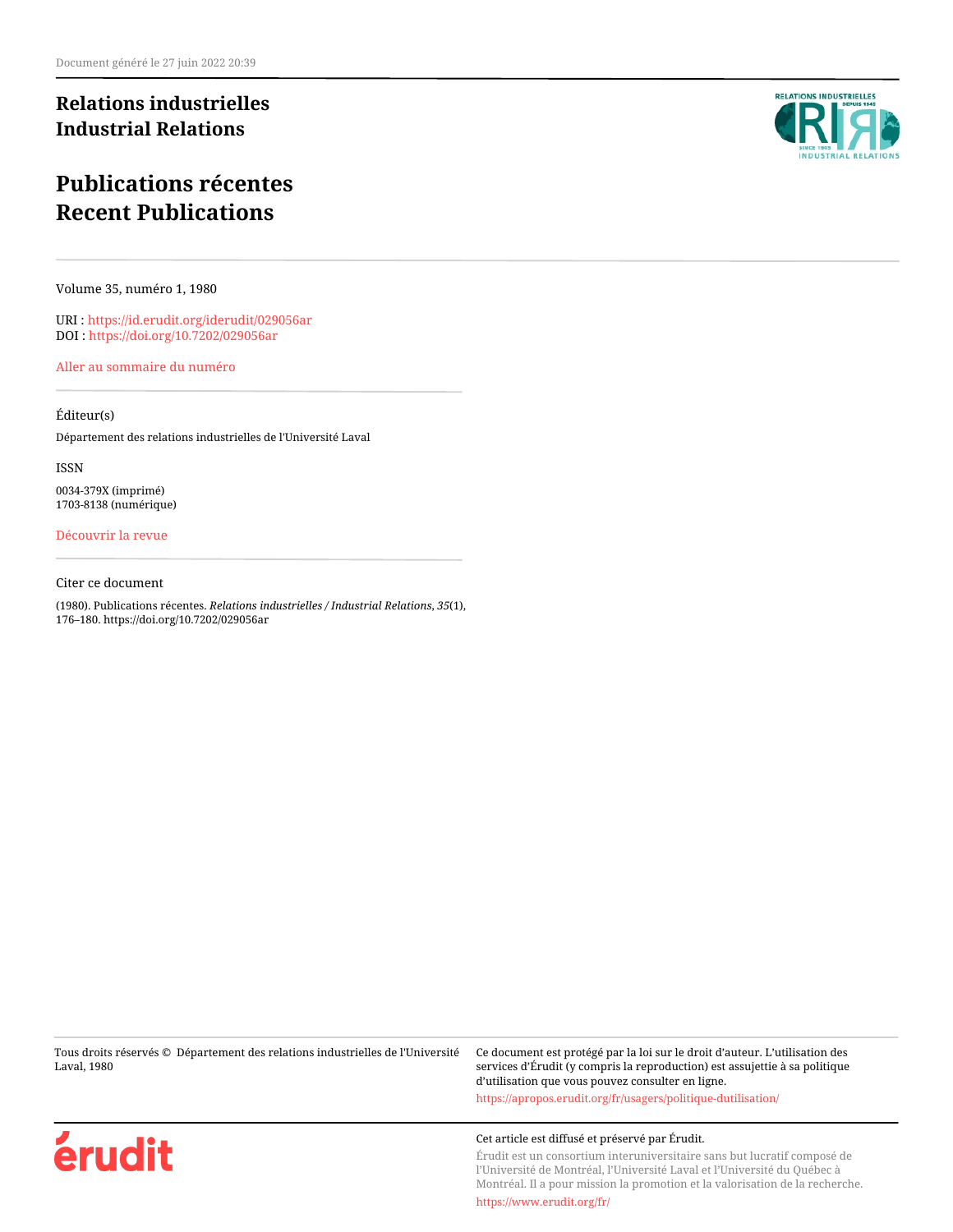# **PUBLICATIONS RECENTES RECENT PUBLICATIONS**

#### **Relations professionnelles**

"The Determinants of Bargaining Structure: Some Large Scale Survey Evidence for Britain", by D.R. Deaton and P.B. Beaumont, **Industrial Relations Unit of the Social Science Research Council, Reprint Séries,** no. 15, May 1979, University of Warwick, (Coventry).

**Dispositions de grandes conventions collectives concernant les employés dans l'industrie manufacturière au Canada,** Travail-Canada, (Ottawa), 1979, 104 pp.

"Societal Analysis of Industrial-Relations. Comparison Between France and West-Germany", by M. Maurice and F. Sellier, **British Journal of Industrial Relations,** (London, England), vol. 17, no. 3, 1979, pp. 322-336.

"Strikes. Issue of Social Responsability", by R. Chermesh, **British Journal of Industrial Relations,** (London, England), vol. 17, no. 3, 1979, pp. 337-346.

"Teacher Bargaining. Experience in 9 Systems", by C.R. Perry, **Industrial and Labor Relations Review,** (Cornell, Ithaca), vol. 33, no. 1, 1979, pp. 3-17.

"Public-Sector Bargaining and Budget Making Under Fiscal Adversity", by M. Derber and M. Wagner, **Industrial and Labor Relations Review,** (Cornell, Ithaca), vol. 33, no. 1, 1979, pp. 18-23.

"Professional Obligations, Employment Responsibilities and Collective Bargaining", by Kenneth P. Swan, Industrial Relations Centre, Reprint Series No. 46, Queen's University at Kingston, 1979, 16 pp.

"Impact of Labor-Relations Upon the Administration of Fédéral Personnel Policies and Practices. View from 20 Bargaining Units", by G.T. Sulzner, **Public Personnel Management**Wash. D.C.), vol. 8, no. 4, 1979, pp. 229-241.

"The State, Collective Bargaining, and the Shape of Strikes", by Christopher Huxley, **The Canadian Journal of Sociology/Cahiers canadiens de sociologie,** (The University of Alberta, Edmonton), vol. 4, no. 3, Summer 1979, pp. 223-241.

«La grève: conflit structurel, système de relations industrielles ou facteur de changement social», par Michelle Durand, **Sociologie du travail,** (Paris), no 3, 1979, pp. 274-297.

«Réflexions sur la négociation collective en France», par Jean-Paul Murcier, **Droit social,** (Paris), nos 7-8, juillet-août 1979, pp. 268-275.

«L'exercice du droit de grève et le licenciement des représentants du personnel», par Pierre Saint-Jevin, **Droit social,** (Paris), no 1, janvier 1979, pp. 16-22.

«Critique de la négociation collective», par Gérard Lyon-Caen, **Droit social,** (Paris), nos 9-10, septembre-octobre 1979, pp. 350-357.

#### **Syndicalisme**

**"How UCATT Revised its Rules: An Anatomy of Organisational Change", by Joe England, Industrial Relations Research Unit of the Social Science Research Unit,** Reprint Séries no. 35, Reprinted from **British Journal**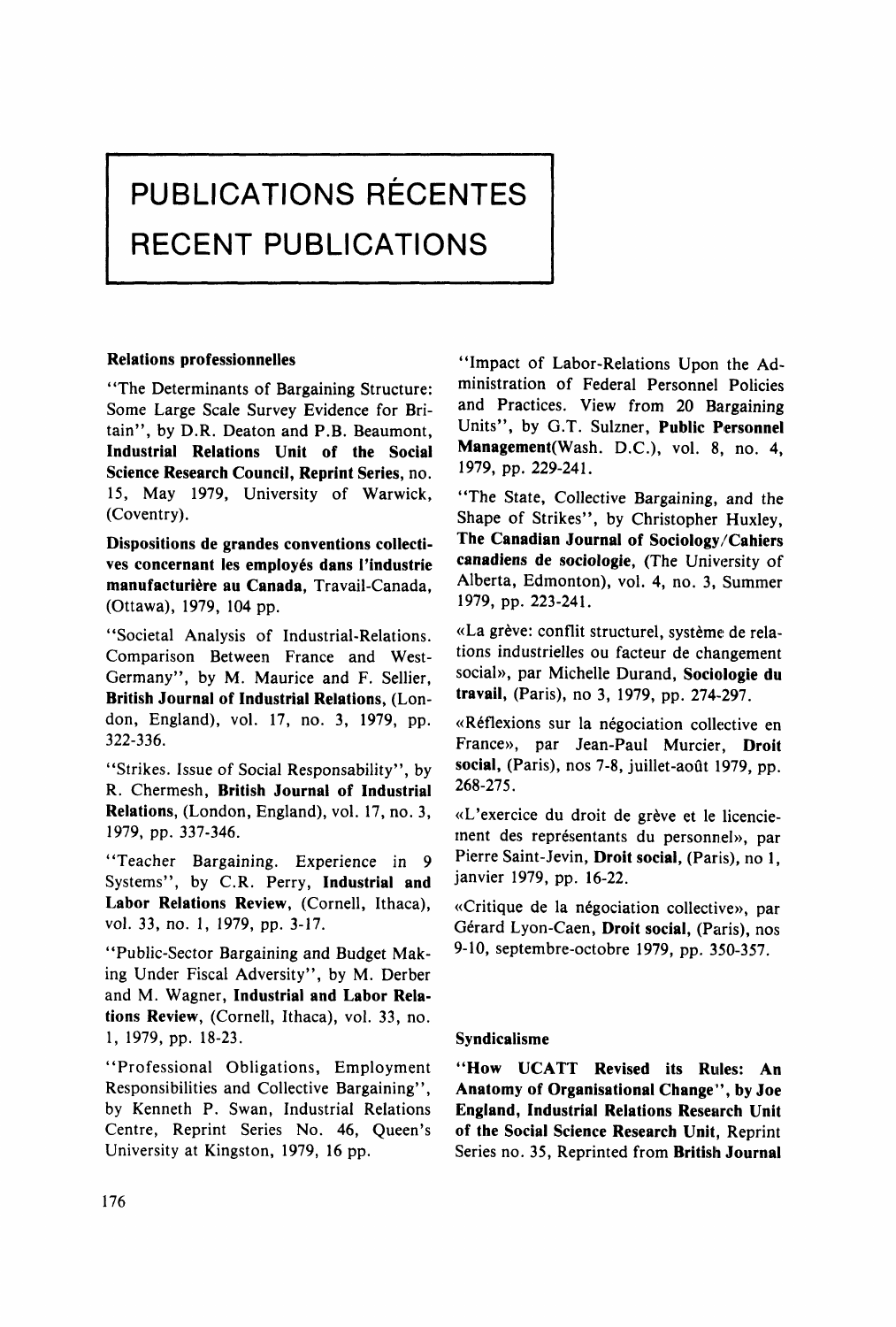**of Industrial Relations,** vol. XVII, no. 1, March 1979, University of Warwick, (Coventry).

"Duality in the Rôle of Unions and Unionists. Case of Norway", by O. Korsnes, **British Journal of Industrial Relations,** (London, England), vol. 17, no. 3, 1979, pp. 362-375.

"Trade Union Density and Collective Agreement Patterns in Britain", by R. Richardson and S. Catlin, **British Journal of Industrial Relations,** (London, England), vol. 17, no. 3, 1979, pp. 376-385.

"Trade Unions and the Corporate-State in Britain", by A.W.J. Thomson, **Industrial and Labor Relations Review,** (Cornell, Ithaca), vol. 33, no. 1, 1979, pp. 36-54.

"Effect of Unions on Earnings Inequality in Local-Labor Markets", by T. Hyclak, **Industrial and Labor Relations Review,** (Cornell, Ithaca), vol. 33, no. 1, 1979, pp. 77-84.

"Impact of Equal-Employment Legislation on Women's Earnings. Limitations of Legislative Solutions to Discrimination in the Economy", by C.G. Okelly, **American Journal of Economies and Sociology,** (University of Chicago Press, 111.), vol. 38, no. 4, 1979, pp. 419-430.

«L'éducation ouvrière et son évolution», par John R.W. Whitehouse, **Éducation ouvrière,**  (Genève), vol. 39, no. 1, 1979, pp. 2-8.

«L'évolution de l'éducation syndicale en Australie», par M. Peter Matthews, **Éducation ouvrière,** (Genève), vol. 39, no. 1, 1979, pp. 8-16.

«Les frontières de l'action syndicale», par P. Brechon, **Économie et humanisme,** (Paris), mars-avril 1979, pp. 47-55.

«Les premiers ouvriers français de l'automobile (1890-1914)», par Patrick Fridenson, **Sociologie du travail,** (Paris), no. 3, juilletseptembre 1979, pp. 297-326.

#### **Marché du travail et main-d'oeuvre**

"Ethnie Commitment Versus Structural

Reality: South Asian Immigrant Workers in Britain", by Dennis Brooks and Karamjit Singh, **Industrial Relations Research Unit of the Social Science Research Council, Reprint**  Series no. 34, Reprinted from New Com**munity,** vol. VII, no. 1, Winter 1978-79, University of Warwick, (Coventry).

"Labor-Market Replacement Effect of a Négative Income-Tax", by R.A. Moffitt, **Industrial and Labor Relations Review,** (Cornell, Ithaca), vol. 33, no. 1, 1979, pp. 85-94.

"Theory of Dual or Segmented Labor-Markets", by B. Harrison and A. Sum, **Journal of Economie Issues,** (East Lansing, Michigan), vol. 13, no. 3, 1979, pp. 687-706.

"Working Women. Study of Women in Paid Jobs", by A. Seidman, **Journal of Economcc Issues,** (East Lansing, Michigan), vol. 13, no. 3, 1979, pp. 830-833.

«Intégration des jeunes à l'emploi: 20\$ millionmic Issues, (East Lansing, Michigan), vol. 13, no. 3, 1979, pp. 830-833.

«Intégration des jeunes à l'emploi: 20\$ millions et quatre nouvelles mesures», OSE, (Québec), vol. 2, no 4, 1979, pp. 5-8.

«La participation des organisations socioprofessionnelles communautaires à la mise en oeuvre de la politique communautaire de formation professionnelle. Le rôle particulier du Centre européen pour le développement de la formation professionnelle», par G. Laudat, **Revue du travail,** (Bruxelles), nos 5-6, maijuin 1979, pp. 405-426.

"Mobility Effects in the Workplace", by C.N. Halaby and M.E. Sobel, **American Journal of Sociology,** (University of Chicago Press, 111.), vol. 85, no. 2, 1979, pp. 385-416.

"Estimating the Private and Social Opportunity Cost of Displaced Workers", by G.P. Jenkins and C. Montmafquette, **Review of Economies and Statistics,** (Harvard University Press), vol. 61, no. 3, 1979, pp. 342-353.

"Résume Préparation Workshop for University-Students", by L. Wilkinson and H. Rosenberg, **Journal of Employment Counseling,** (Wash. D.C.), vol. 16, no. 3, 1979, pp. 153-158.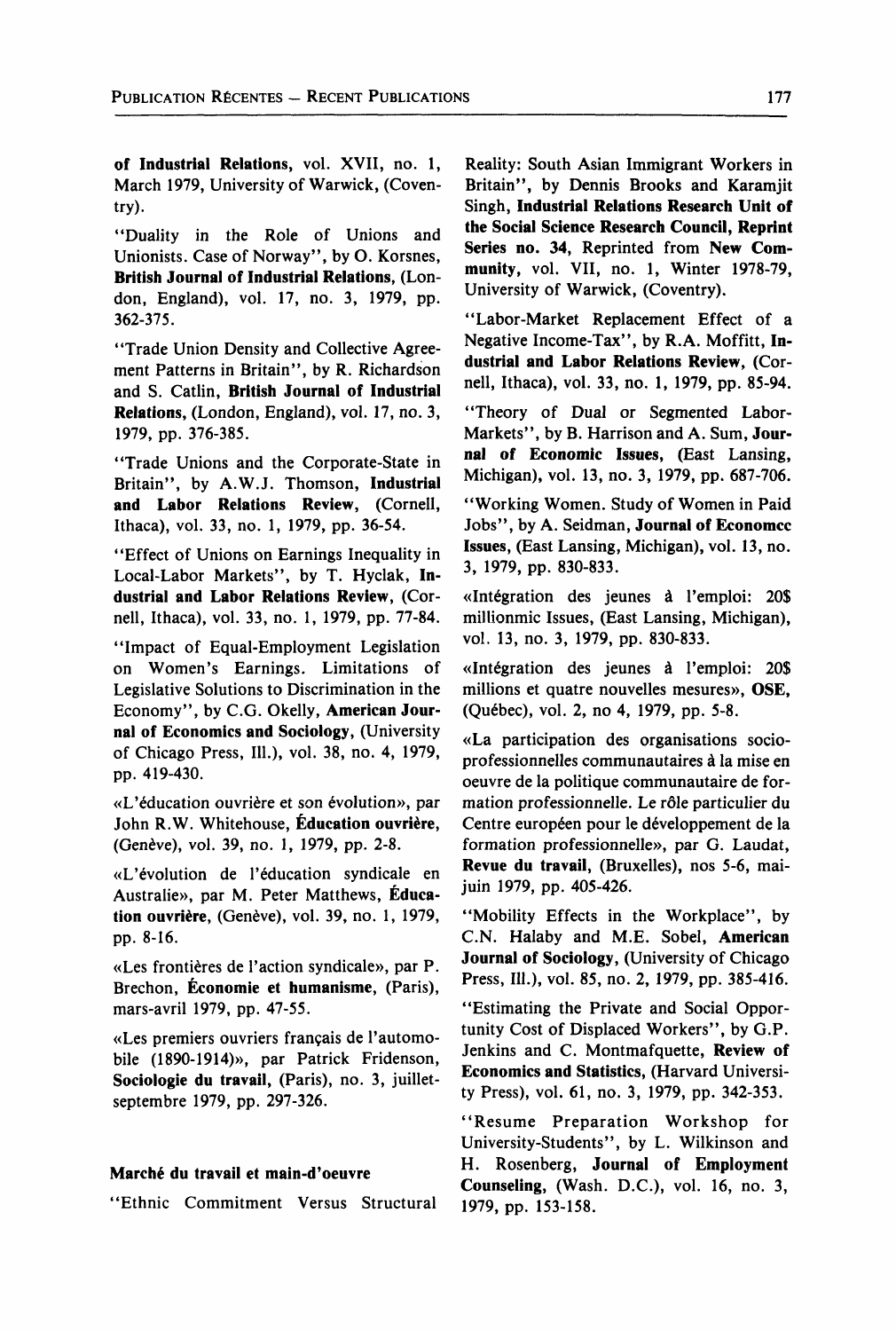"Market Power and Sex Discrimination in White Collar Employment", by William A. Luksetich, **Review of Social Economy,** (Marquette University, Milwaukee, Wisc.) vol. XXXVII, October 1979, no. 2, pp. 211-225.

«Reclassement ou sauve-qui-peut professionnel?», par D. Motte, **Économie et Humanisme,** (Paris), no 250, novembre/décembre 1979, pp. 40-53.

"On Measuring the Social Opportunity Cost of Permanent and Temporary Employment: Comment", by Gordon De Wolf and Robert Sugden, **The Canadian Journal of Economies/Revue canadienne d'Économique,** (Toronto), vol. XII, no. 4, Nov. 1979, pp. 744-749.

«Politique de formation professionnelle et politique de l'emploi», par Jean Prieur, **Droit social,** (Paris), no 2, 1979, pp. S.100-S.106.

«La formation professionnelle à l'épreuve du chômage, ce que l'on peut dire des relations entre la formation et l'emploi», par Gabriel Ducray, **Droit social,** (Paris), no 2, février 1979, pp. S106-S.116.

#### **Sociologie du travail**

"Blue-Coated Worker. Sociological-Study of Police Unionism", by R. Reiner, **Industrial and Labor Relations Review,** (Ithaca, New York), vol. 33, no. 1, 1979, p. 109.

«Sociologie du cadre féminin», par Jacqueline Laufer, **Gestion,** (Montréal), vol. 4, no 4, 1979, pp. 25-34.

"Why Women are not Going into In-House Management Training Programs", by Edita Kowalski, **The Canadian Personnel and Industrial Relations Journal,** (Toronto), vol. 26, no 6, 1979, pp. 17-26.

"Universalistic and Contingency Predictions" of Employee Satisfaction and Conflict", by Robert Dewar and James Werbel, **Administrative Science Quarterly,** (Ithaca, N.Y.), vol. 24, no. 3, September 1979, pp. 426-449.

"Member and Leader Satisfaction with a Professional Association: An Exchange Perspective", by Gail Lee Cafferata, **Administrative Science Quarterly,** (Ithaca, N.Y.), vol. 24, no. 3, 1979, pp. 472-484.

#### **Organisation, gestion et psychologie**

"Effects of Goal Specificity and Performance Feedback to Work Groups on Peer Leadership, Performance, and Attitudes", by J.L. Koch, **Human Relations,** (New York), vol. 32, no. 10, 1979, pp. 819-840.

"Managers in Industry. Their Interorganizational Mobility", by T. Leggatt, **Human Relations,** (New York), vol. 32, no. 10, 1979, pp. 851-869.

"Leadership. Sad Facts and Silver Linings", by T.J. Peters, **Harvard Business Review**, (Boston), vol. 57, no. 6, 1979, pp. 164-172.

"Uneven Record of Employee Ownership", by J. Otoole, **Harvard Business Review,**  (Boston), vol. 57, no. 6, 1979, pp. 185-197.

«L'absentéisme au travail», par Maurice Bois vert, **Gestion,** (Montréal), vol. 4, no 4, 1979, pp. 68-79.

«L'introduction d'une technologie appliquée à l'informatique (deuxième partie)» par R. Capdaspe, **Travail et méthodes,** (Paris), no 366, octobre 1979, pp. 19-25.

«Le personnel et les méthodes modernes de gestion», par Jean-Charles Paracuellos, **Revue française de gestion,** (Paris), no 21, mai-juin/juillet-août 1979, pp. 97-103.

«L'émergence de centres de décision: trois exemples», par Jean-Pierre Anastassopoulos, **Revue française de gestion,** (Paris), no 21, mai-juin/juillet-août 1979, pp. 103-108.

"Managerial Succession and Organizational Performance: A Récalcitrant Problem Revisited", by Michael Patrick Allen, Sharon K. Panian and Roy E. Lotz, **Administrative Science Quarterly,** (Ithaca, N.Y.), vol. 24, no. 2, June 1979, pp. 167-181.

"Job Demands, Job Decision Latitude, and Mental Strain: Implications for Job Redesign", by Robert A. Karasek, Jr., **Administrative Science Quarterly,** (Ithaca,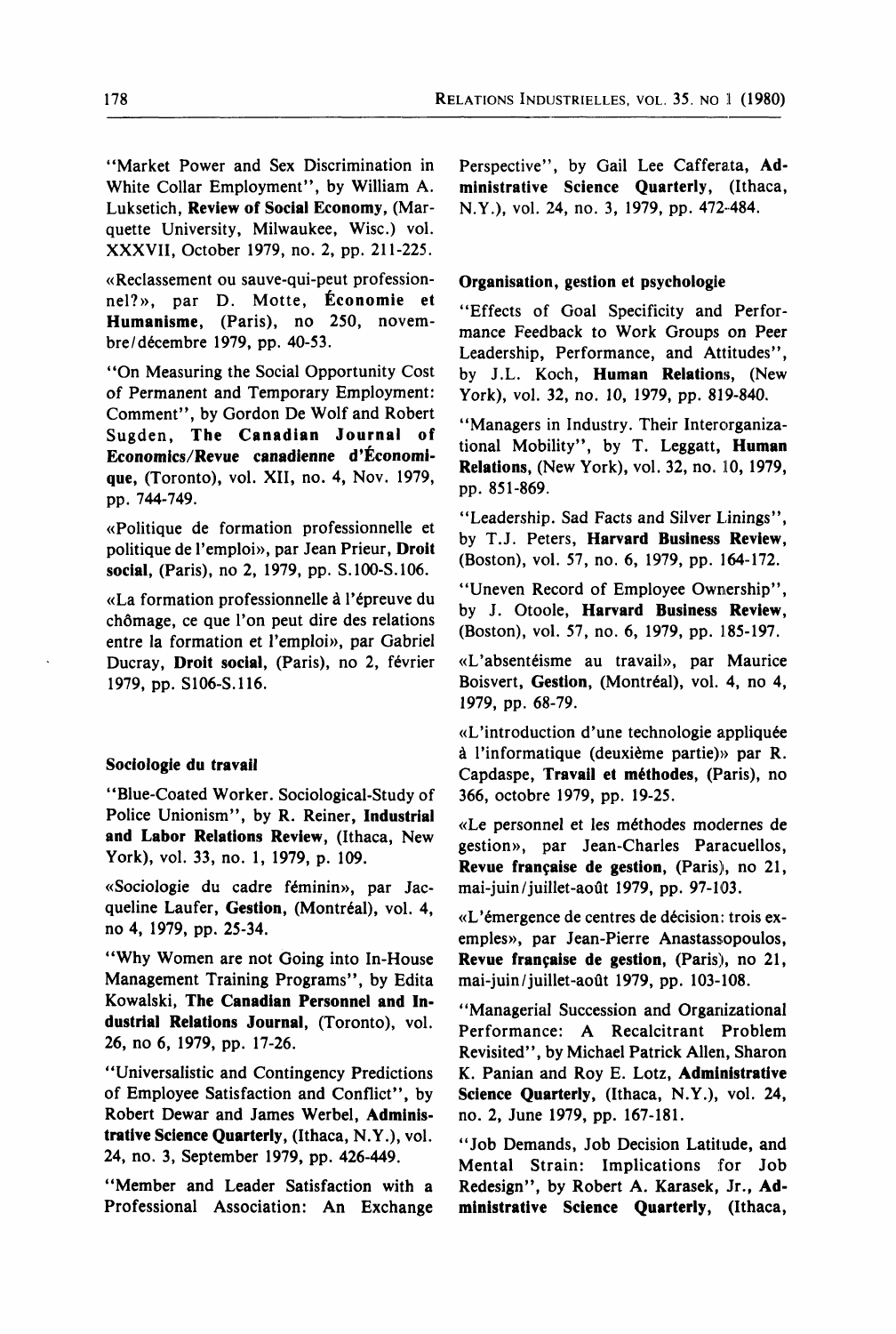N.Y.), vol. 24, no. 2, June 1979, pp. 285-309.

"Job Evaluation. Its Place in the New Collective Bargaining", by Penny Dutton, **The Canadian Personnel and Industrial Relations Journal,** (Toronto), vol. 26, no. 6, 1979, pp. 33-39.

#### **Droit du travail**

"Unfair Dismissal Applications and the Industrial Tribunal System", by Linda Dickens, **Industrial Relations Research Unit of the Social Science Research Council, Reprint Series no. 32. Reprinted from Industrial Relations Journal,** vol. 9, no. **4,**  Winter 1978-79, University of Warwick, (Coventry).

"Union Récognition in America. The Législative Snare", by Moira Hart, **Industrial Relations Research Unit of the Social Science Research Council, Reprint Séries no.** 33. Reprinted from **Industrial Law Journal,** vol. 7, no. 4, December 1978, University of Warwick, (Coventry).

"National Labor-Relations Act. Should Amendments Cover Public Employees", by B.A. Miller, **Labor Law Journal,** (Chicago, 111.), vol. 30, no. 10, 1979, pp. 637-672.

"Selected Benefits and Costs of Compulsory Arbitration", by P. Feuille, **Industrial and Labor Relations Review,** (Ithaca, New York), vol. 33, no. 1, 1979, pp. 64-76.

"Interest Arbitration, Outcomes, and the Incentive to Bargain", by H.S. Farber and H.C. Katz, **Industrial and Labor Relations Review,** (Ithaca, New York), vol. 33, no. 1, 1979, pp. 55-63.

«L'avenir des normes internationales du travail», par Nicolas Valticos, **Revue internationale du travail,** (Genève), vol. 118, no. 6, novembre-décembre 1979, pp. 721-741.

"Public Service Arbitration: A Change in Trend?", by Leslie W.C.S. Barnes, **IR Research Reports,**(IR Research Publications, Kingston, Ontario), vol. 4, no. 2, December 1979, pp. 2-5.

«Le statut et la mission des conciliateurs sociaux», par P. De Muynck, **Revue du travail,** (Bruxelles), nos 7-8, juillet-août 1979, pp. 525-567.

"Political and Legal Issues of Binding Arbitration in Government", by D.S. Chauhan, **Monthly Labor Review,** (Wash. D.C.), vol. 102, no. 9, 1979, pp. 35-41.

«La séparation des pouvoirs en droit du travail», par Philippe Langlois, **Droit social,**  (Paris), nos 9-10, septembre-octobre 1979, pp. 350-357.

«Le droit conventionnel relatif à l'exercice du droit syndical dans l'entreprise», par Nikitas Aliprantis, **Droit social,** (Paris), no 1, janvier 1979, pp. 7-16.

«La représentativité des organisations syndicales au regard du droit des conventions collectives», par Michel Despax, **Droit social,**  (Paris), nos 7-8, juillet-août 1979, pp. 259-268.

«Le contrôle de proportionnalité des sanctions disciplinaires au regard des fautes commises», par Hélène Sinay, **Droit social,**  (Paris), nos 7-8, juillet-août 1979, pp. 275-279.

#### **Ergonomie, santé, autres**

"Silicon, Satellites and Robots. The Impacts of Technological Change on the Workplace", edited by Dennis Chamot and Joan M. Baggett, A publication of the Department for Professional Employees, AFL-CIO, (Washington, D.C.), 1979, 52 pp.

"Occupational Health and Wildcat Strikes", by Terence G. Ison, **Industrial Relations Centre, Reprint Séries No. 45,** Queen's University at Kingston, 1979, 11 pp.

«La fonction sécurité dans le milieu du travail», par G. Boue, **Travail et méthodes,**  (Paris), no 367, novembre 1979, pp. 17-23.

«Notre santé. Notre sécurité. Ça n'a pas de prix», numéro spécial: «Conférence du CTC sur la santé et la sécurité au travail»; «L'assurance-maladie 'en danger de